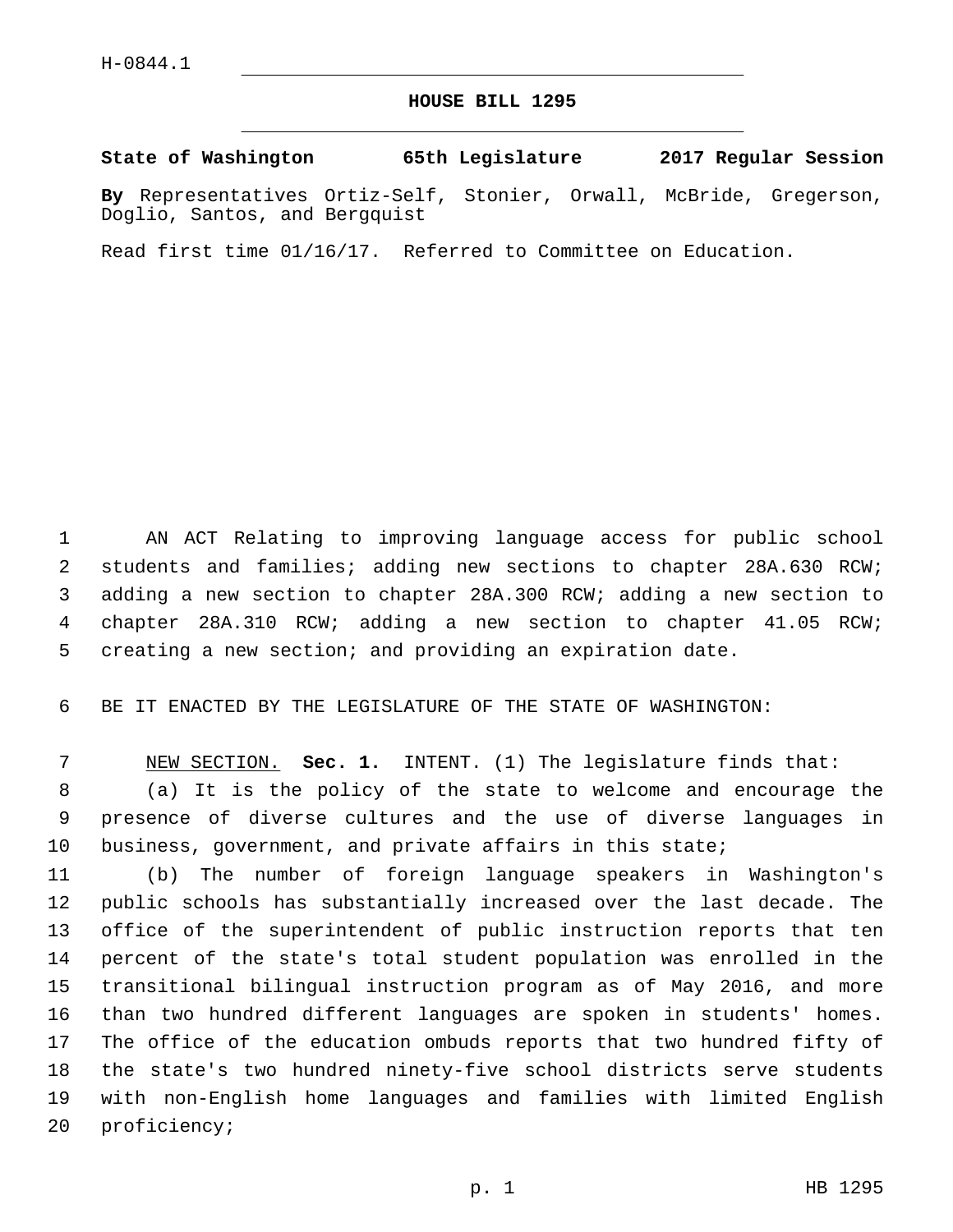(c) Washington public schools' ability to effectively communicate with students and families with limited English proficiency impacts its ability to engage them effectively in the education process and contributes to inequities and increased gaps in student achievement. Providing meaningful language access must be a collaborative endeavor in Washington's public schools, involving educators and support staff, students and families, and local community stakeholders. Community-based organizations have the capacity to work with schools to engage students, families, and local community stakeholders in 10 conversations and decision making;

 (d) Federal and state civil rights laws prohibit discrimination based on national origin, and courts have held that failure to provide meaningful access to a person with limited English proficiency constitutes national origin discrimination; and

 (e) Providing meaningful, equitable access to students and families with limited English proficiency will not only help schools meet their civil rights obligations, but will help schools meet the state's basic education goals under RCW 28A.150.210.

 (2) To improve language access for public school students and families with limited English proficiency, the legislature intends 21 to:

 (a) Create language access lighthouse collaboratives on each side of the state that will develop best practices for providing language assistance services, including identifying and building on opportunities to leverage community-based resources and advances in technology, to assist public schools in meeting their civil rights obligations, and to facilitate effective communication between educators and families with limited English proficiency; and

 (b) Direct the superintendent of public instruction to develop tools and resources that public schools can use to expand, in an effective manner, the availability of quality interpretation and 32 translation services.

 NEW SECTION. **Sec. 2.** A new section is added to chapter 28A.630 34 RCW to read as follows:

 LANGUAGE ACCESS ADVISORY COMMITTEE. (1) By August 1, 2017, the office of the superintendent of public instruction shall convene a language access advisory committee to develop tools and recommendations to improve language access for public school students 39 and families with limited English proficiency.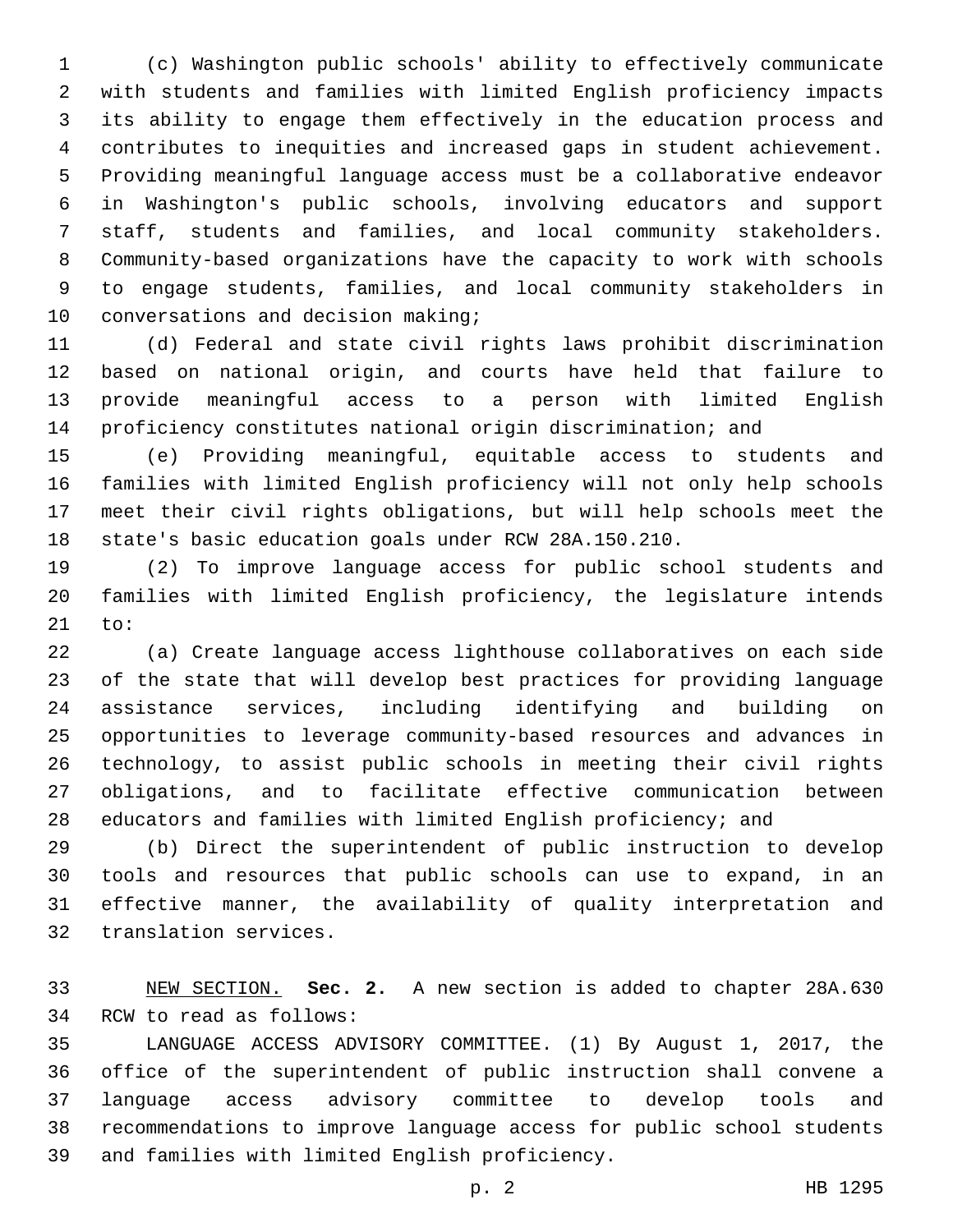(2) The committee must include representatives of the language access lighthouse collaboratives established in section 3 of this act; students and families with limited English proficiency; up to three demographically and geographically diverse school districts that are not part of a lighthouse collaborative; educational service districts that are not part of a lighthouse collaborative; community- based organizations that facilitate family involvement in schools and that focus on serving families of color; and experts in language assistance services. The committee may choose a chair or cochairs 10 from among its members.

 (3) The committee must hold meetings across the state, particularly in communities where students and families with limited English proficiency speak a variety of languages, in the cities where community-based organizations with a mission to facilitate family involvement in schools are located, and near the language access lighthouse collaboratives selected under section 3 of this act.

 (4) Staff support for the committee must be provided by the office of the superintendent of public instruction.

19 (5) By October 1, 2017, the committee must:

 (a) Develop a comprehensive language needs and language access inventory for public schools that identifies what school, school district, other educational service entities, and community systems 23 are in place to serve students' and families' language access needs; which systems are working well; barriers to language access for students and families with limited English proficiency; and whether 26 the school has a language access plan and procedures in place; and

 (b) Submit the inventory to the superintendent of public 28 instruction for approval.

 (6) In a timely manner, the committee must review and provide feedback on any model curricula related to language access received from the superintendent of public instruction. In reviewing the curricula, the committee must include representatives from educational service districts and higher education institutions.

 (7) By November 1, 2019, the committee must complete the following assignments, beginning with those that would most enhance the work of the language access lighthouse collaboratives selected 37 under section 3 of this act:

 (a) Explore the need for, and possible elements of, a language testing and credentialing program within the office of the superintendent of public instruction, including consulting with the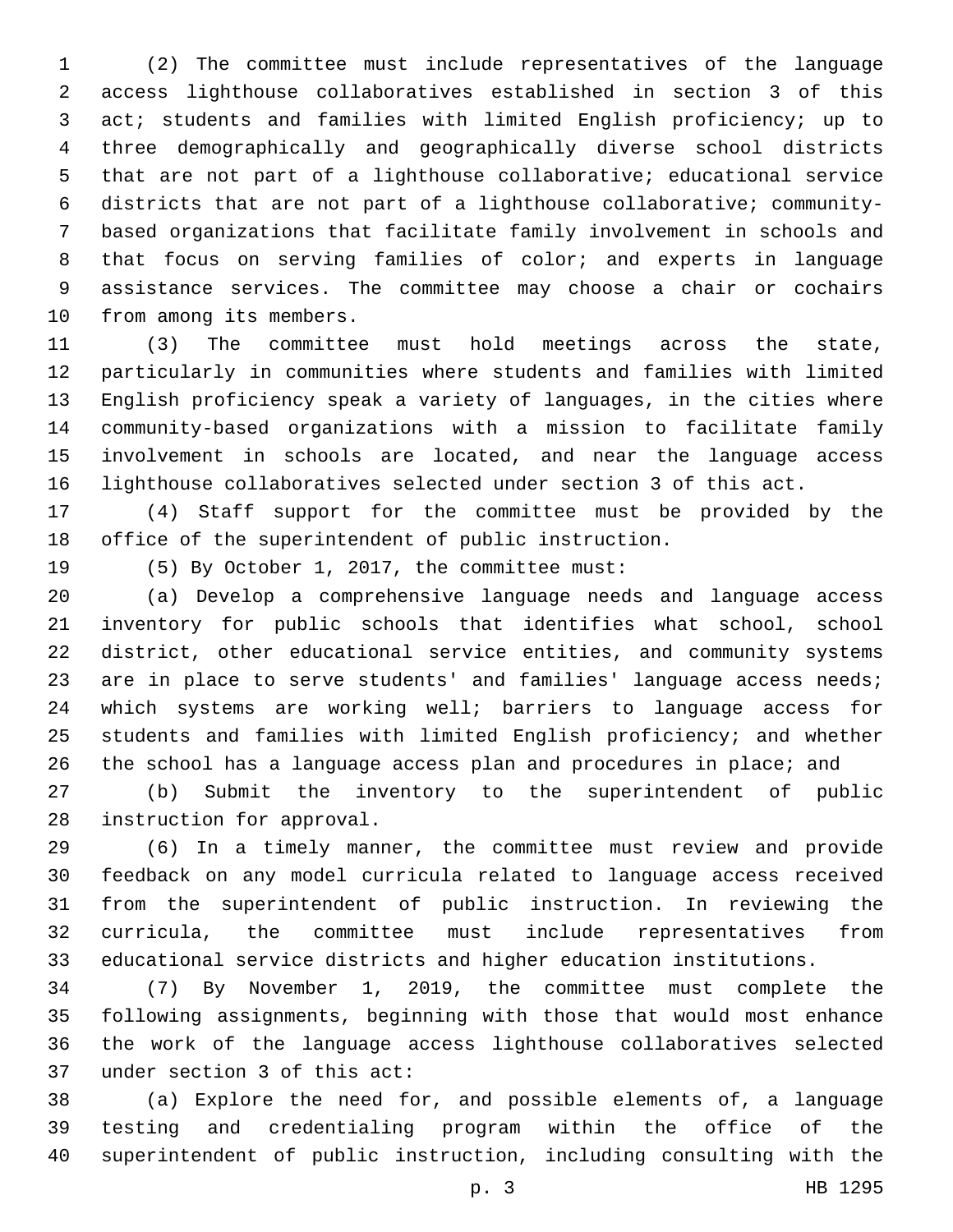experts on existing language testing and credentialing programs. The elements of the program may include: (i) Minimum standards or requirements for a qualified interpreter, such as a defined level of fluency and competency in the identified home language; demonstrated knowledge of the role and ethics of interpreters, education terminology, individualized education programs or plans developed under section 504 of the rehabilitation act of 1973, interaction with consumers and families; and demonstrated competency in interpreting in-person and remotely; (ii) systems, policies, and procedures for certifying educational interpreters, including fingerprinting; and (iii) language proficiency tests of fluency and competency in the 12 identified home language;

 (b) Explore technologies to facilitate access to interpretation 14 and translation services;

 (c) Explore options for recruiting interpreters and for creating 16 shared pools of qualified interpreters;

 (d) Explore streamlined and uniform options for disseminating, in a timely manner, translated materials to students and families with 19 limited English proficiency;

 (e) Identify best practices for reaching out, and providing meaningful access, to students and families with limited English proficiency, including identifying the role and responsibilities of a 23 family liaison;

 (f) Facilitate communication between schools, school districts, and educational service districts across the state on the topic of language access for students and families with limited English 27 proficiency;

 (g) Explore options for measuring access to, and effectiveness of, language assistance services in schools; and

 (h) Review and consider the report from the language access lighthouse collaboratives selected under section 3 of this act.

 (8) By August 1, 2018, and in compliance with RCW 43.01.036, the advisory committee shall submit a preliminary report to the superintendent of public instruction, the governor, and the 35 appropriate committees of the legislature that:

(a) Summarizes the committee's activities to date;

 (b) Outlines the committee's plans for completing its required 38 assignments;

 (c) Makes preliminary recommendations to the superintendent of public instruction, the governor, and the appropriate committees of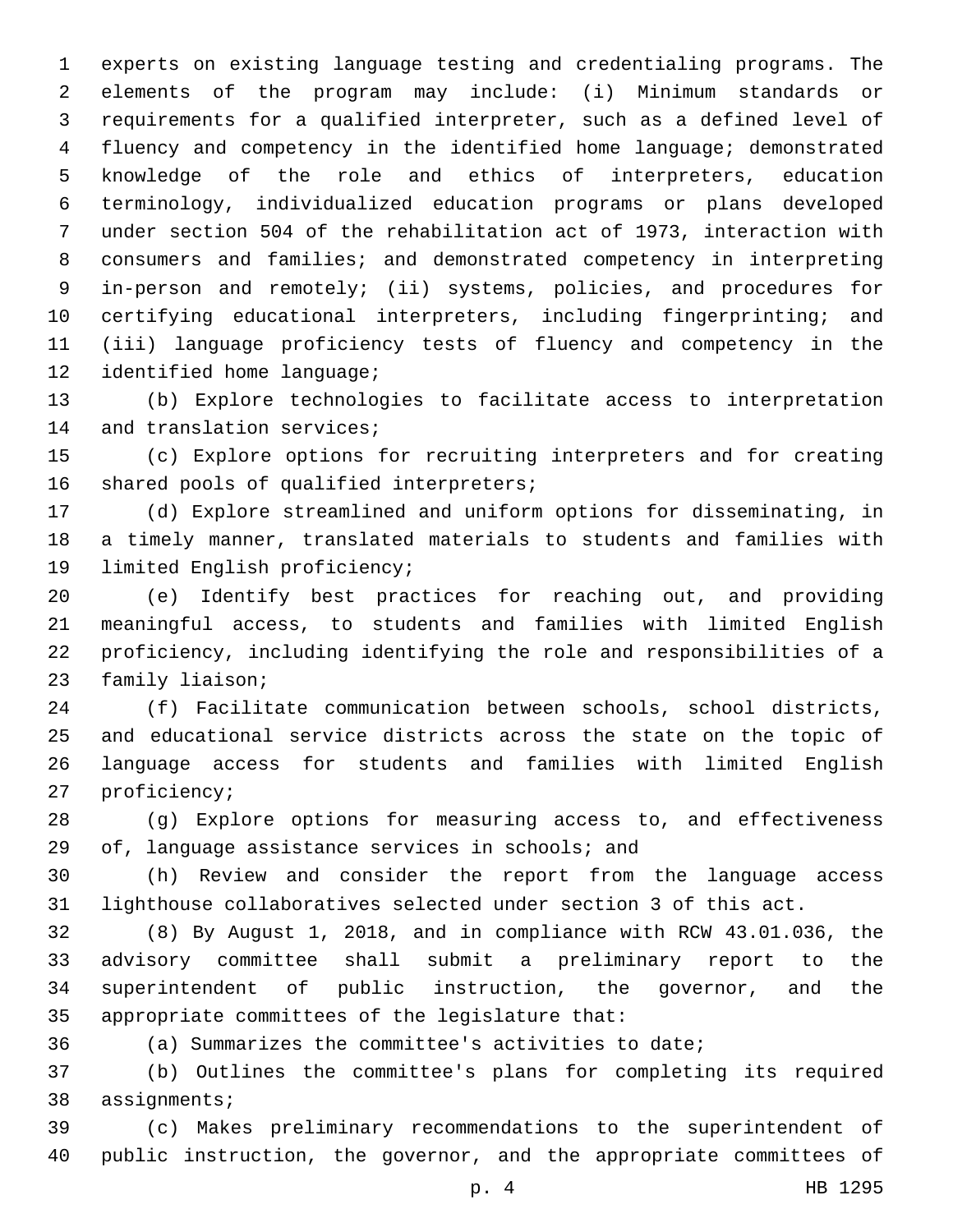the legislature to: (i) Enhance the work of the language access lighthouse collaboratives selected under section 3 of this act; and (ii) improve language access for public school students and families with limited English proficiency.4

 (9) By November 1, 2019, and in compliance with RCW 43.01.036, the advisory committee shall submit a final report to the superintendent of public instruction, the governor, and the 8 appropriate committees of the legislature that:

(a) Summarizes the committee's activities; and9

 (b) Makes final recommendations to the superintendent of public instruction, the governor, and the appropriate committees of the legislature to improve language access for public school students and families with limited English proficiency, including whether interpreters should be certified, and an estimate of the cost of 15 improving the education system as recommended.

 NEW SECTION. **Sec. 3.** A new section is added to chapter 28A.630 17 RCW to read as follows:

 LANGUAGE ACCESS LIGHTHOUSE COLLABORATIVES. (1)(a) By August 1, 2017, the superintendent of public instruction shall select two educational service districts, one from east of the crest of the Cascade mountains and one from west of the crest of the Cascade mountains, that volunteer to act as language access lighthouse collaboratives. A language access lighthouse collaborative means an educational service district in collaboration with representatives of following entities and groups within its service area: Students and families with limited English proficiency; at least two school districts; community-based organizations that facilitate family involvement in schools and that focus on serving families of color; 29 and experts in language access services.

 (b) The superintendent of public instruction must timely and adequately notify all educational service districts and school districts about the opportunity to become, and the requirements of, a 33 lighthouse collaborative under this section.

 (c) The superintendent of public instruction must select 35 applicants that meet the following criteria:

 (i) The percentage of students and families with limited English proficiency in each applicant school district is higher than average;

 (ii) Students and families in applicant school districts speak a 39 variety of languages;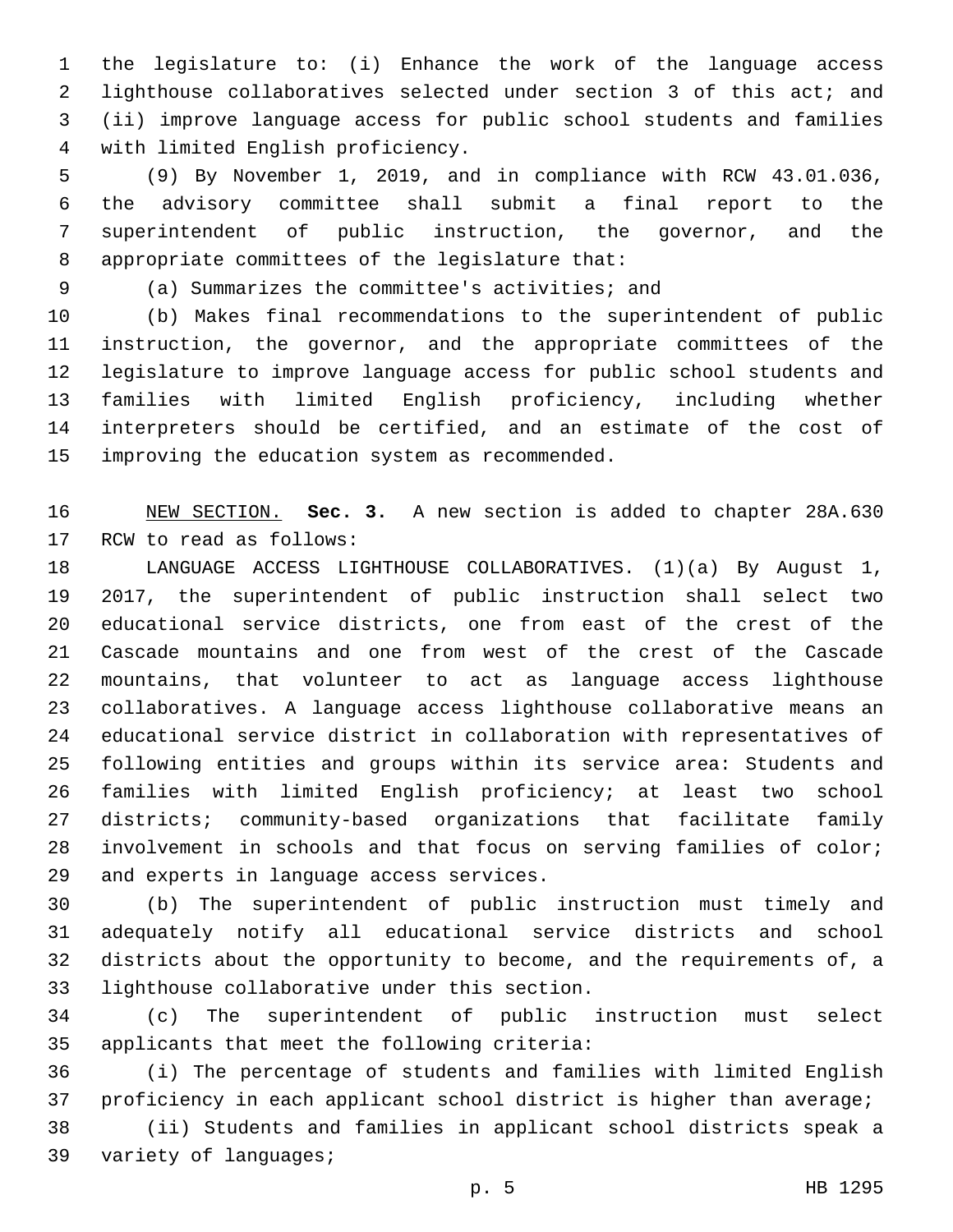(iii) The applicant has demonstrated its commitment to promoting 2 language access;

 (iv) Community-based organizations are in partnership with the school districts or educational service district;4

 (v) The applicant agrees to collaborate with the other lighthouse collaborative and with the language access advisory committee 7 established in section 2 of this act; and

 (vi) The applicant agrees to collaborate with the Washington state health care authority and the office of the superintendent of public instruction to implement a procedure for claiming federal reimbursement for the costs of medicaid administrative activities 12 performed in the school setting.

 (d) Staff of the office of the superintendent of public instruction must attend quarterly meetings of the lighthouse collaboratives to observe and participate in the local planning 16 efforts.

 (2) Beginning January 1, 2018, the lighthouse collaboratives selected under subsection (1) of this section must:

 (a) Collaborate with the Washington state health care authority and the office of the superintendent of public instruction to implement a procedure for claiming federal reimbursement for the costs of medicaid administrative activities performed in the school 23 setting;

 (b) Administer the language needs and language access inventory for public schools approved by the superintendent of public 26 instruction under section 4 of this act; and

 (c) Consider recommendations from the language access advisory committee established in section 2 of this act and implement a plan to improve language access for students and families with limited English proficiency, including a plan for sharing language assistance resources across school districts, such as pooling interpreter 32 resources.

 (3) By August 1, 2019, the lighthouse collaboratives selected under subsection (1) of this section must report to the language access advisory committee established in section 2 of this act and the superintendent of public instruction on best practices for, and lessons learned in, administering the language needs and language access inventory, implementing a plan to improve language access for students and families with limited English proficiency, and implementing a procedure for claiming federal reimbursement for the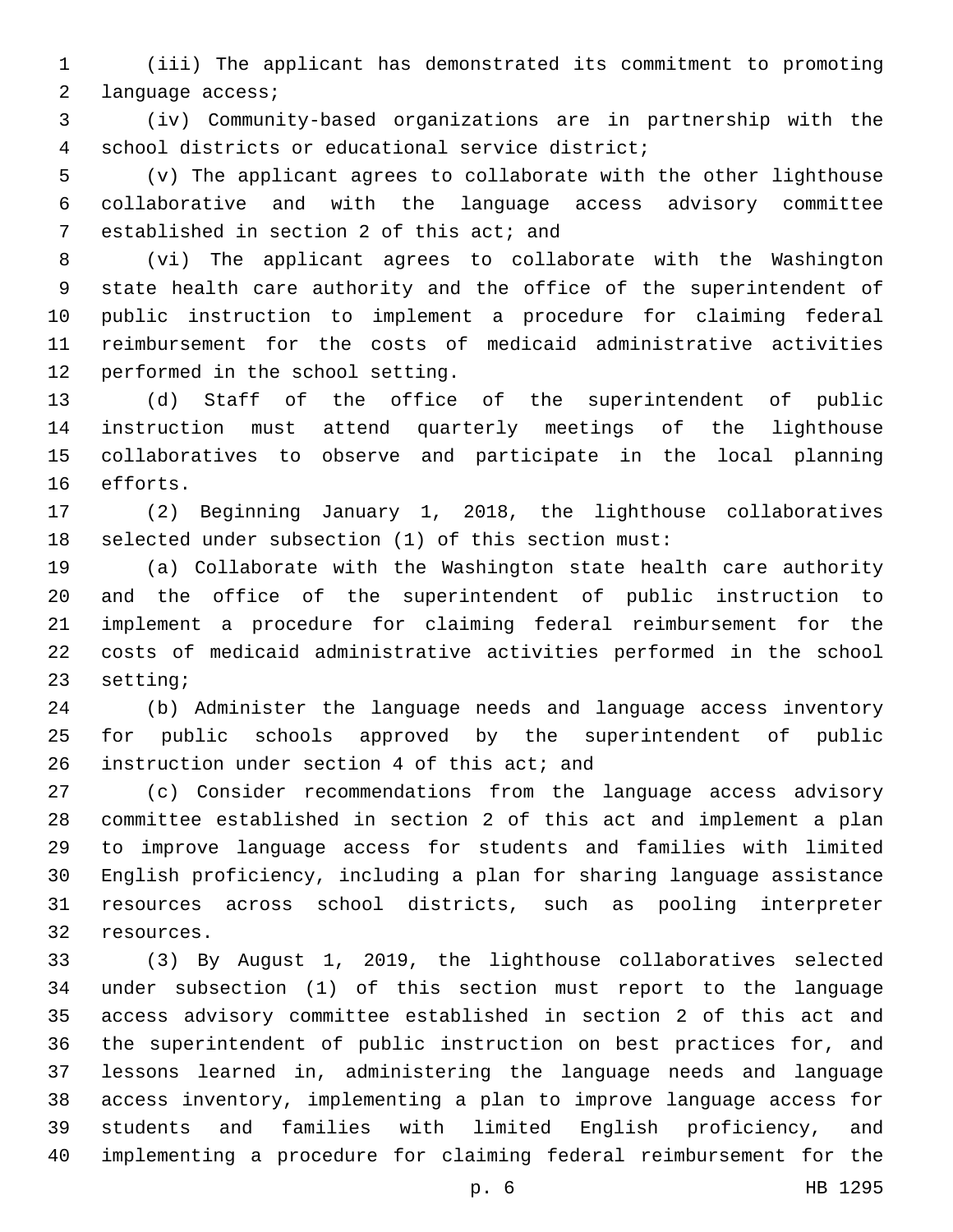costs of medicaid administrative activities performed in the school 2 setting.

 (4) Beginning September 1, 2019, the lighthouse collaboratives must provide technical assistance to other public schools, school districts, and educational service districts on improving language access for public school students and families, considering recommendations from the language access advisory committee 8 established in section 2 of this act.

 (5) By August 1, 2020, the lighthouse collaboratives selected under subsection (1) of this section must report to the superintendent of public instruction with any additional best practices for, and lessons learned in, implementing the recommendations of the advisory committee, and acting as lighthouse 14 collaboratives.

 NEW SECTION. **Sec. 4.** A new section is added to chapter 28A.300 16 RCW to read as follows:

 DUTIES OF THE SUPERINTENDENT OF PUBLIC INSTRUCTION. (1) In order to facilitate language access for public school students and families with limited English proficiency, the superintendent of public instruction has the duties described in this section.

 (2) By November 1, 2017, the superintendent of public instruction shall adopt, and publish on its web site, a comprehensive language needs and language access inventory for public schools that identifies what school, school district, other educational service entities, and community systems are in place to serve students' and families' language access needs; which systems are working well; barriers to language access for students and families with limited English proficiency; and whether the school, or school district if applicable, has a language access plan and procedures in place. Before adopting an inventory, the superintendent must consider the comprehensive language needs and language access inventory for public schools developed by the language access advisory committee established in section 2 of this act. The superintendent must combine this inventory with other inventories related to racial equity. The superintendent shall solicit consumer feedback and periodically 36 revise the inventory based on this feedback.

 (3)(a) By August 1, 2018, the superintendent of public instruction shall develop, in collaboration with representatives from the educational service districts and public and private higher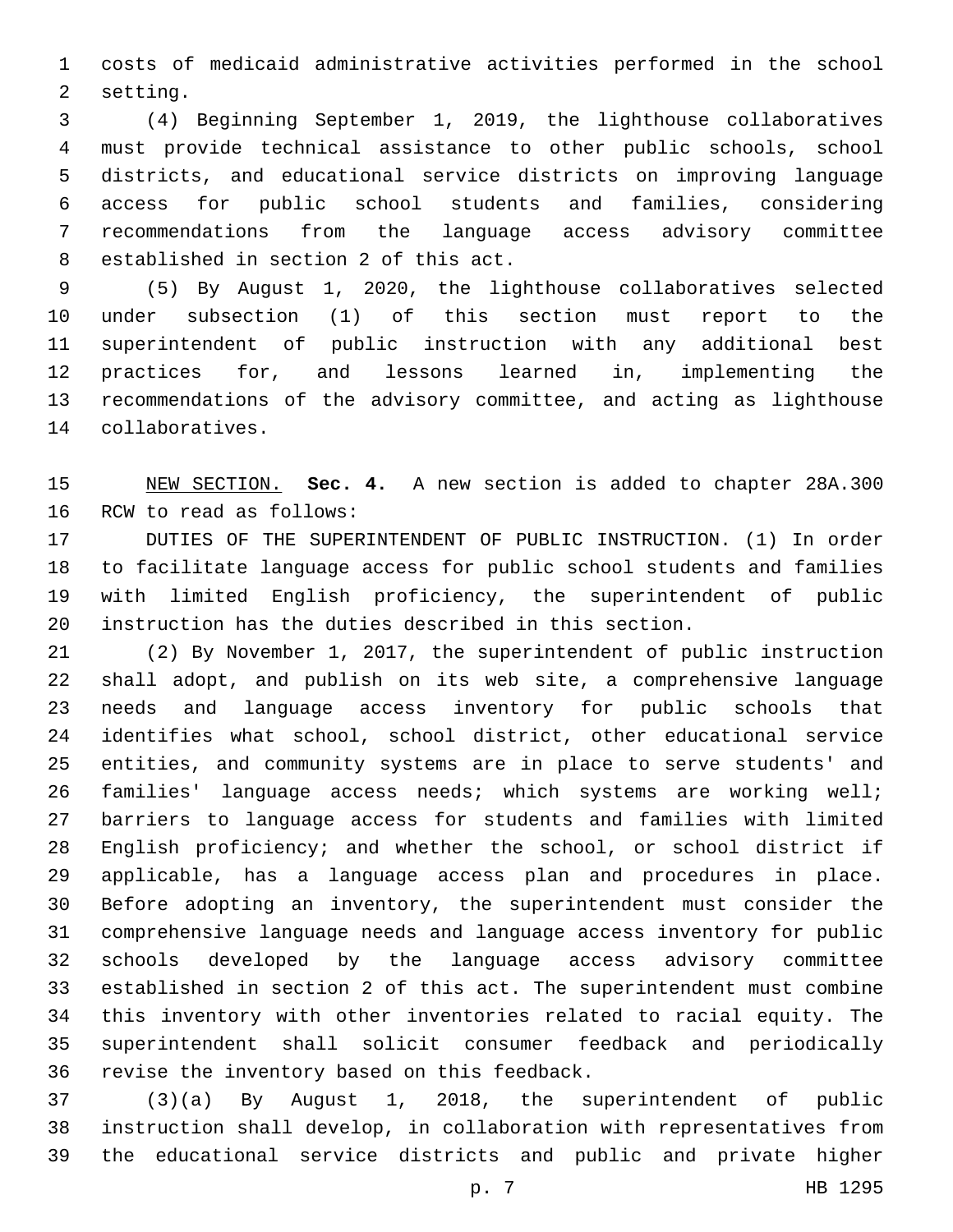education institutions, the model curricula described in this subsection, submit the curricula for comment to the language access advisory committee established in section 2 of this act, and adopt the curricula for use by public schools, school districts, and 5 educational service districts.

(b) The model curricula must include:6

 (i) A model curriculum for interpreters on interpreting in public 8 schools;

 (ii) A model curriculum on language access that can be used to train school and district staff on topics such as creating a welcoming environment for students and families with limited English proficiency, how to help students and families access information in languages other than English, how to access interpreter and translation services, how to use the services of an interpreter in formal and informal discussions, language access requirements in civil rights laws, and the importance of providing language access to 17 promote equity; and

 (iii) A model curriculum on language access for families with limited English proficiency that covers students' and families' rights and responsibilities under federal and state civil rights laws and how to access interpretation and translation services.

 (4) Beginning December 1, 2019, the superintendent of public 23 instruction must:

 (a) Consider the reports submitted by the language access advisory committee established in section 2 of this act and the language access lighthouse collaboratives selected under section 3 of this act;

 (b) Develop, and periodically update, a state language access 29 plan;

 (c) As needed, develop and implement a language testing and 31 credentialing program;

 (d) Develop technologies to facilitate access to interpretation 33 and translation services, including scheduling systems;

 (e) Identify best practices for public schools and school 35 districts for:

 (i) Recruiting interpreters and for creating shared pools of 37 qualified interpreters;

 (ii) Disseminating, in a timely manner, translated materials to students and families with limited English proficiency; and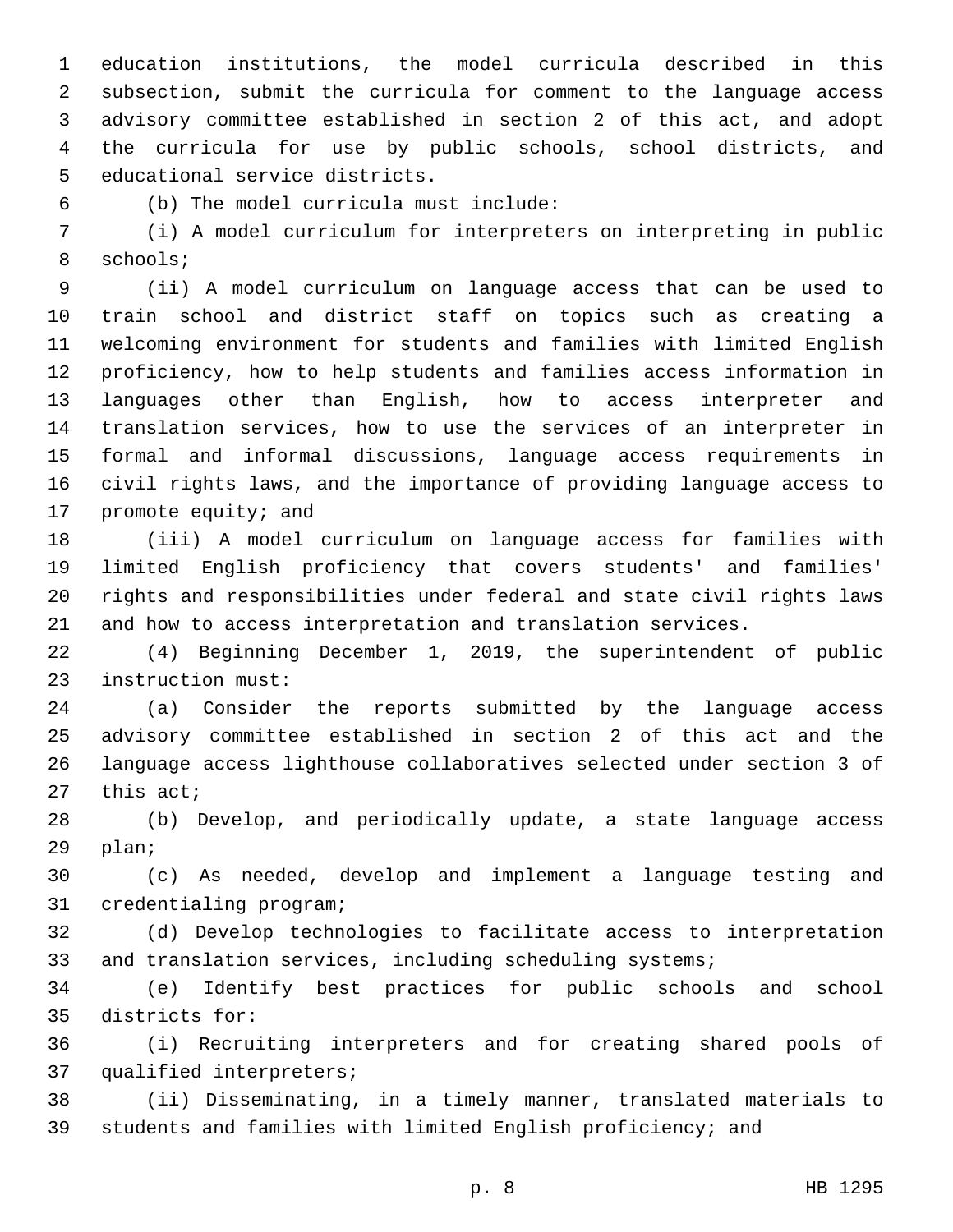(iii) Reaching out, and providing meaningful access, to students and families with limited English proficiency, including using family 3 liaisons;

 (f) Require collection of data measuring access to, and effectiveness of, language assistance services in schools;

 (g) Provide language access technical assistance, including use of technology, data collection, and interpreter training and 8 recruitment; and

 (h) Encourage public schools to use the services of qualified interpreters, and to implement the model curricula and best practices 11 identified under this section.

 (5) On a biennial basis, beginning November 1, 2021, and November 1st of each odd-numbered year ending with November 1, 2025, and in compliance with RCW 43.01.036, the office of the superintendent of public instruction shall submit a report to the governor and the appropriate committees of the legislature on the statewide implementation of the requirements in this section, lessons learned, and adjustments planned; and make recommendations to the governor and the legislature on ways to continue to improve language access for public school students and families with limited English proficiency.

 NEW SECTION. **Sec. 5.** A new section is added to chapter 28A.310 22 RCW to read as follows:

 DUTIES OF EDUCATIONAL SERVICE DISTRICTS. (1) Beginning August 1, 2018, educational service districts shall maintain the capacity to offer language access trainings using the model curricula adopted by the superintendent of public instruction under section 4 of this act. An educational service district may demonstrate capacity by employing staff with sufficient expertise to offer the training or by contracting with individuals or organizations to offer the training. Training may be offered on a fee-for-service basis, or at no cost to school districts or educators if funds are appropriated specifically for this purpose or made available through grants or other sources.

 (2) Beginning December 1, 2019, each educational service district must develop, and periodically update, a language access plan.

 NEW SECTION. **Sec. 6.** A new section is added to chapter 41.05 36 RCW to read as follows:

 DUTIES OF THE WASHINGTON STATE HEALTH CARE AUTHORITY. The authority shall collaborate with the office of the superintendent of